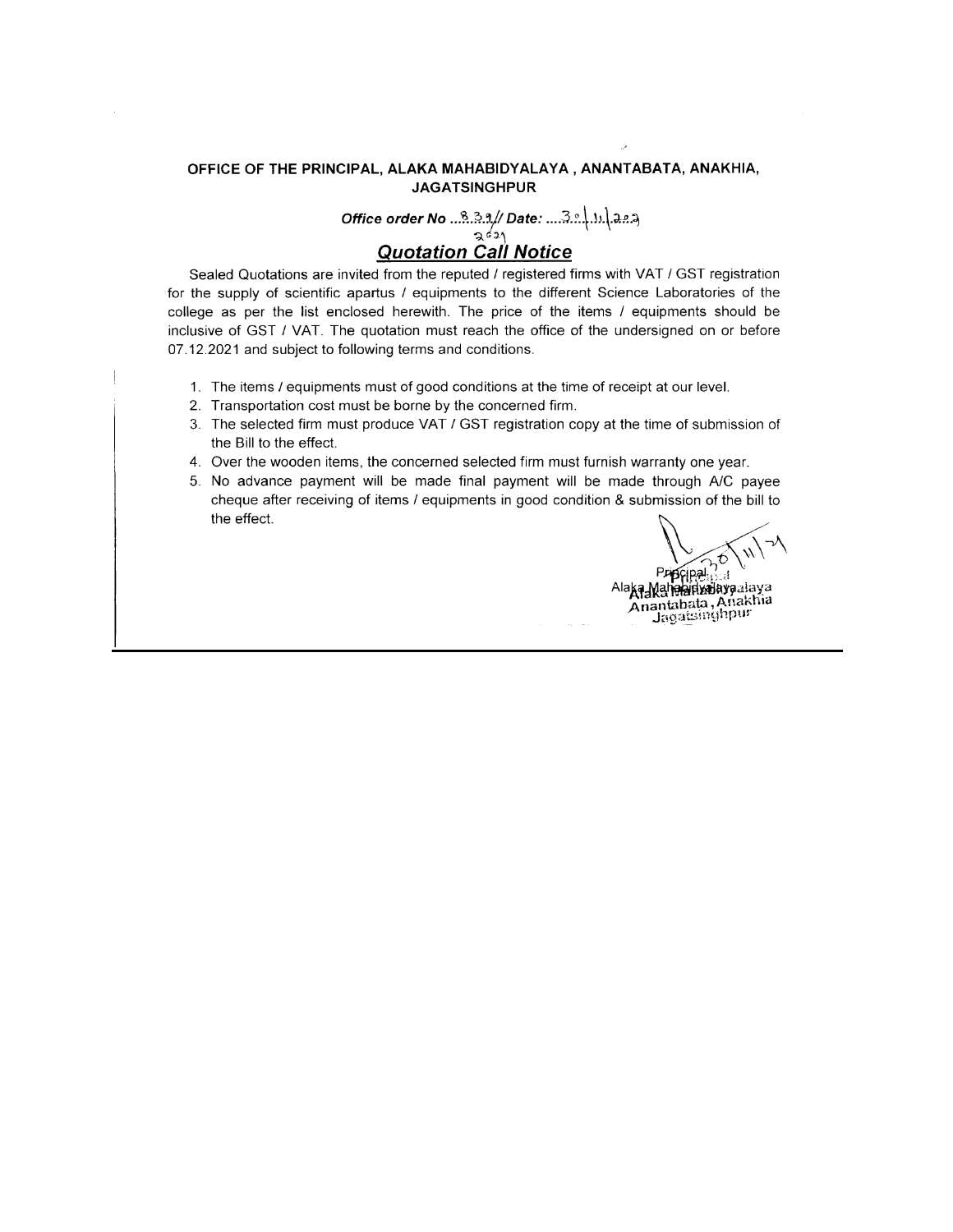# **DEPARTMENT OF ZOOLOGY**

| SL.NO          | <b>CHEMICALS</b>               | <b>QUANTITY</b> | <b>RATE</b> |
|----------------|--------------------------------|-----------------|-------------|
| $\mathbf{1}$   | <b>XYLENE</b>                  | 500 ML          |             |
| $\overline{2}$ | LEISHMAN                       | 250 ML          |             |
| 3              | <b>GLYCERINE</b>               | 500 ML          |             |
| 4              | <b>ETHANOL</b>                 | 500 ML          |             |
| 5              | <b>FORMALIN</b>                | 5 LIT           |             |
| 6              | <b>METHANOL</b>                | 500 ML          |             |
| $\overline{7}$ | LUGOL'S ACETIC ACID            | 500 ML          |             |
| 8              | PHOSPHATE BUFFERED FORMALINE   | 500 ML          |             |
| 9              | <b>DISTILLED WATER</b>         | 5LT             |             |
| 10             | <b>BOUNCE SOLUTION</b>         | 500 ML          |             |
| 11             | <b>METHYLENE BLUE</b>          | 125 ML          |             |
| 12             | <b>METHYL GREEN</b>            | 125 ML          |             |
| 13             | <b>ALUM CARMINE</b>            | 125 ML          |             |
| 14             | <b>BORAX CARAMINE</b>          | 125 ML          |             |
| 15             | <b>ERYTHROSINE</b>             | 500 ML          |             |
| 16             | <b>CHLORAZOL BLACK E STAIN</b> | 125 ML          |             |
| 17             | <b>FAST GREEN</b>              | 125 ML          |             |
| 18             | <b>ACID FUSION</b>             | 125 ML          |             |
| 19             | <b>RECTIFIED SPIRIT</b>        | 500 ML          |             |
| 20             | <b>SURGICAL SPIRIT</b>         | 500 ML          |             |
| 21             | ALCOHOLIC PHENOPTHALINE        | 125 ML          |             |
| 22             | <b>CHLOROFORM</b>              | 500 ML          |             |
| 23             | <b>EATHER</b>                  | 500 ML          |             |
| 24             | DPX.                           | 250 ML          |             |
| 25             | <b>CRYSTAL VIOLET</b>          | 125 ML          |             |
| 26             | <b>BIBULOUS PAPER</b>          |                 |             |
| 27             | KOVAC'S OR SOLKOWSK'S REAGENT  |                 |             |
| 28             | FILTERED STERILIZE URIA        |                 |             |
| 29             | <b>TRYPTONE BROTH</b>          |                 |             |
| 30             | AMYL OR ISOAMYL ALCOHOL        | 500 ML          |             |
| 31             | L OR DL TRYPTOPHAN             | 500 ML          |             |
|                | PHENOL RED (STERILE PEPTONE)   | 125 ML          |             |
| 32             | PH PAPER - ACIDIC RANGE        | 12 PKTS         |             |
| 33             | <b>COVERSLIP</b>               | 12 PKTS         |             |
| 34             | <b>BENEDICT SOLUTION</b>       | 500 ML          |             |
| 35             | <b>FEULGEN STAIN</b>           | 125 ML          |             |
| 36             | MERCURO BROMO PHENOL BLUE      | 125 ML          |             |
| 37             | <b>L.NAPHTHOL</b>              |                 |             |
| 38             | ANTI-A, ANTI-B, & ANTI-D       |                 |             |
| 39             | NaOH, CuSO4, SOLn              |                 |             |
| 40             | SODIUM HYDRONIDE               |                 |             |
| 41             | <b>SPRAY AGENT</b>             |                 |             |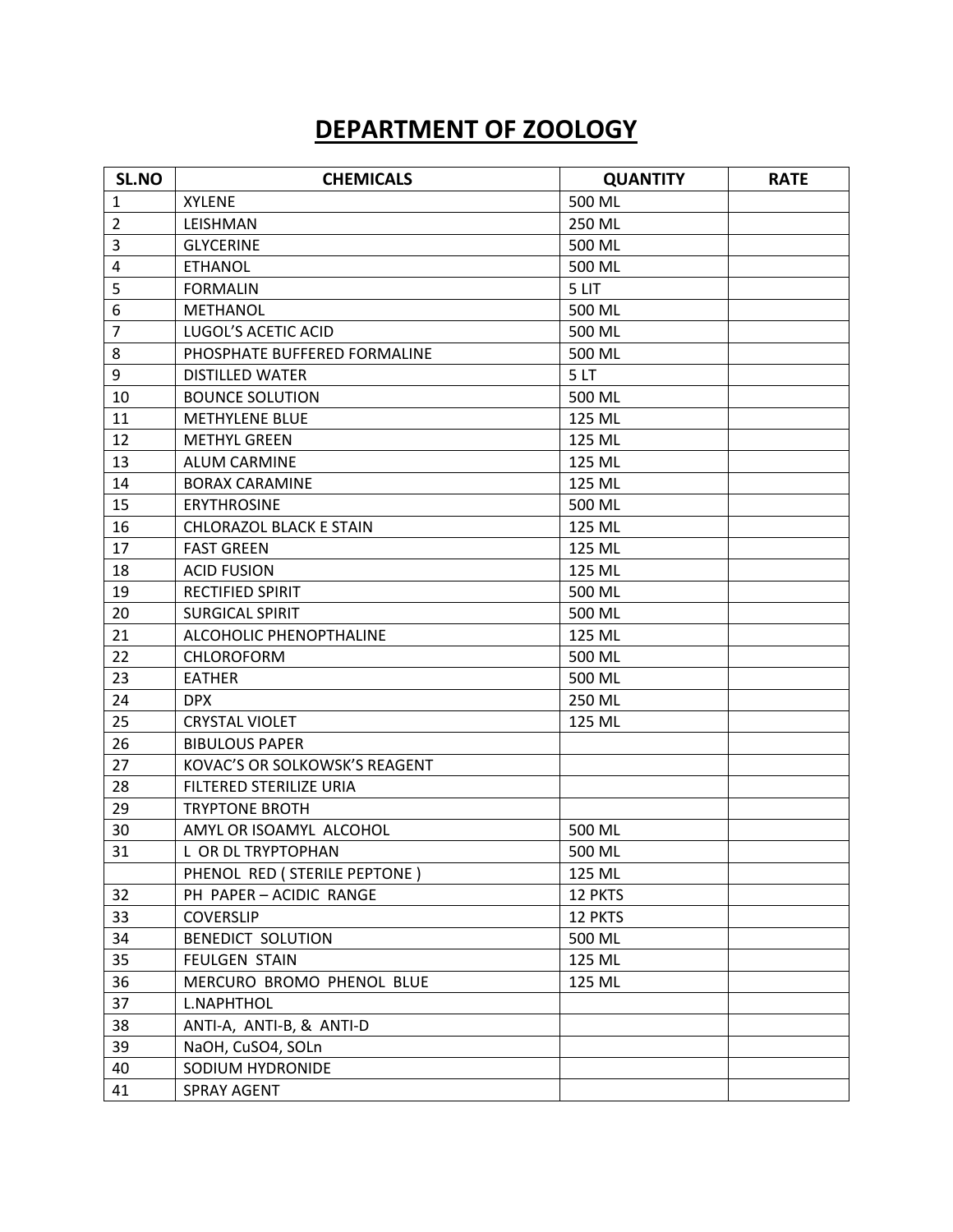| 42 | NYLENDER'S REAGENT                    |  |
|----|---------------------------------------|--|
| 43 | FRUCTOSE, GLUCOSE, LACTOSE, MALTOSE   |  |
| 44 | <b>EITHER</b>                         |  |
| 45 | PHENYLHYDRAZINE                       |  |
| 46 | <b>FERRIC CHLORIDE</b>                |  |
| 47 | SULPHOSALICYCLIC ACID                 |  |
| 48 | <b>ESBACH'S REAGENT</b>               |  |
| 49 | <b>TANNIC ACID</b>                    |  |
| 50 | SODIUM OR POTASSIUM HYDROGEN SULPHATE |  |
| 51 | <b>ORCINOL REAGENT</b>                |  |
| 52 | POTASIUM FERROCYANIDE                 |  |
| 53 | <b>OLEIC ACID</b>                     |  |
| 54 | CAUSTIC SODA                          |  |
| 55 | <b>CHROMATO GRAPHY CHAMBER</b>        |  |
| 56 | SPRAYING APPARATUS (AUTOMIZER)        |  |
| 57 | <b>WHATMAN NO-1-PAPER</b>             |  |
| 58 | PISTOL - MORTOM                       |  |
| 59 | <b>5% PROTEIN SOLUTION</b>            |  |
| 60 | SODIUM HYPOBROMIDE                    |  |
| 61 | <b>MERCURIC SULPHATE</b>              |  |
| 62 | <b>TRYPTON-E</b>                      |  |
| 63 | <b>YEAST</b>                          |  |
| 64 | AGAR                                  |  |
| 65 | <b>ACETOCARMINE STAIN</b>             |  |
| 66 | <b>CARNOY'S FLUID</b>                 |  |

| SL.NO          | <b>SPECIMENS</b>                           | <b>QUANTITY</b> | <b>RATE</b> |
|----------------|--------------------------------------------|-----------------|-------------|
| 1              | <b>HYALONEMA</b>                           |                 |             |
| $\overline{2}$ | <b>OBELIA</b>                              |                 |             |
| 3              | <b>MILEPORA</b>                            |                 |             |
| 4              | <b>TUBIPORA</b>                            |                 |             |
| 5              | ALCYONIUM                                  |                 |             |
| 6              | <b>METRIDIUM</b>                           |                 |             |
| $\overline{7}$ | CORALLIUM                                  |                 |             |
| 8              | <b>FUNGIA</b>                              |                 |             |
| 9              | <b>MEANDRINA</b>                           |                 |             |
| 10             | SABELLA, SERPULA                           |                 |             |
| 11             | TACHYPLEUS, CARCINOS CORPIOUS, PALAMNAEUS, |                 |             |
|                | BOMBYX, TERMITES, HONEYBEE.                |                 |             |
| 12             | <b>PERIPATUS</b>                           |                 |             |
| 13             | DORIS, UNIO, OSTREA                        |                 |             |
| 14             | <b>CTENOPHORA</b>                          |                 |             |
| 15             | PETROMYZON                                 |                 |             |
| 16             | <b>MYXIN</b>                               |                 |             |
| 17             | <b>PRISTIS</b>                             |                 |             |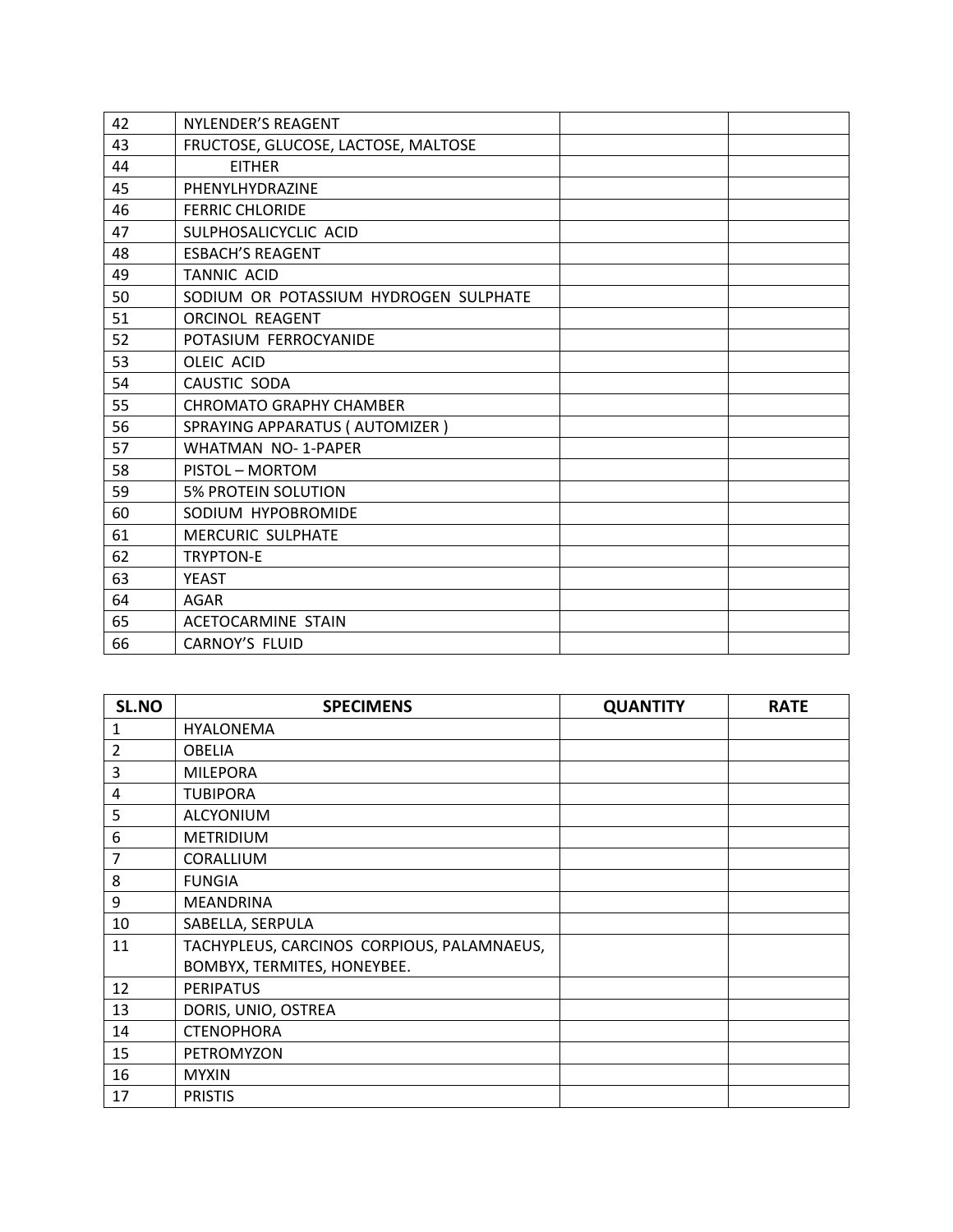| 18 | <b>MYSTUS</b>                      |  |
|----|------------------------------------|--|
| 19 | HETEROPNEUSTUM                     |  |
| 20 | ANGUILLIA                          |  |
| 21 | ICTHLOPHIS / UREOTYPHLUS           |  |
| 22 | <b>NECTURUS</b>                    |  |
| 23 | <b>CHELON</b>                      |  |
| 24 | <b>TRIONYX</b>                     |  |
| 25 | <b>UROMATRIX</b>                   |  |
| 26 | <b>OPHIOSAURUS</b>                 |  |
| 27 | <b>HYDROPHIS</b>                   |  |
| 28 | <b>SOREX</b>                       |  |
| 29 | <b>FUNAMBULOUS</b>                 |  |
| 30 | <b>LOREIS</b>                      |  |
| 31 | <b>HERPESTES</b>                   |  |
| 32 | <b>ERINACEOUS</b>                  |  |
| 33 | PIGEON, RAT, COMMON KRAIT          |  |
| 34 | CYLEEASTER, CUCUMARIA, ANTEDON     |  |
| 35 | AVES - KITE, WOOD PECKER           |  |
| 36 | <b>EUDYNAMYS (KOEL)</b>            |  |
| 37 | SOREX, LORIS, MONGOUSE, LONG EARED |  |
|    | HEDGEHOG, TRIONYX, POLYPEDATA      |  |

| <b>SL.NO</b>   | <b>SLIDES</b>                                     | <b>QUANTITY</b> | <b>RATE</b> |
|----------------|---------------------------------------------------|-----------------|-------------|
| $\mathbf{1}$   | EUGLENA (W.M)                                     |                 |             |
| $\overline{2}$ | AMOEBA (W.M)                                      |                 |             |
| 3              | T.S OF SYCON                                      |                 |             |
| 4              | V.S OF KIDNEY OF MAMMAL                           |                 |             |
| 5              | <b>ENTAMOEBA</b>                                  |                 |             |
| 6              | PLASMODIUM VIVAX (SPOROZOITS)                     |                 |             |
| $\overline{7}$ | L.S OF SYCON                                      |                 |             |
| 8              | W.M OF DEVELOPMENTTAL STAGES OF CHICK EMBRYO -    |                 |             |
|                | 13 HRS, 18 HRS, 21, 28, 33, 36, 48, 72, 96.       |                 |             |
| 9              | T.S OF PHARYNX, GIZZARD & TYPHLOSOTI INTESTINE OF |                 |             |
|                | <b>EARTH WORM.</b>                                |                 |             |
| 10             | MITOSIS - ALL STAGES                              |                 |             |
| 11             | <b>MEIOSIS - ALL STAGES</b>                       |                 |             |
| 12             | BARR-BODY OF HUMAN (FEMALE) BLOOD.                |                 |             |
| 13             | STRIATED MUSCLE FIBER                             |                 |             |
| 14             | <b>NERVE CELLS</b>                                |                 |             |
| 15             | W.M OF AMOEBA                                     |                 |             |
| 16             | T.S OF KIDNEY OF MAMMAL                           |                 |             |
| 17             | W.M OF EUGLENA                                    |                 |             |
| 18             | T.S OF ARTERY OF MAMMAL                           |                 |             |
| 19             | T.S OF ILLIUM OF MAMMAL                           |                 |             |
| 20             | T.S OF RECTUM OF MAMMAL                           |                 |             |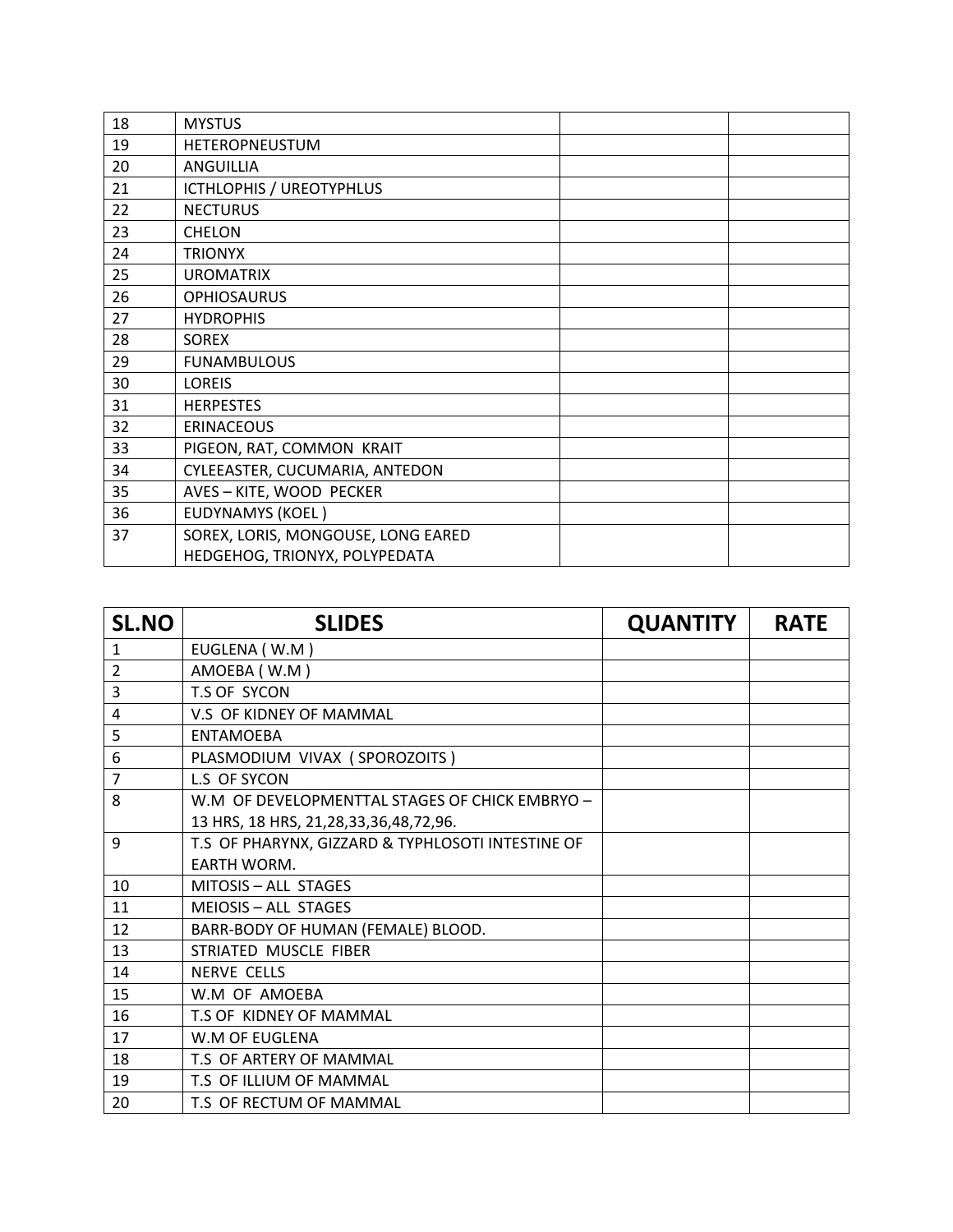| 21 | T.S OF TRACHEA OF MAMMAL                        |  |
|----|-------------------------------------------------|--|
| 22 | T.S OF SPINALCORD OF MAMMAL                     |  |
| 23 | T.S OF STOMACH OF MAMMAL                        |  |
| 24 | T.S OF TESTIS OF MAMMAL                         |  |
| 25 | ANT. (M.S.L.) REGION OF BALANOGLAN              |  |
| 26 | W.M OF OBELIA                                   |  |
| 27 | W.M OF<br><b>HYDRA</b>                          |  |
| 28 | <b>CTENOID SCALE</b>                            |  |
| 29 | T.S OF ADRENAL, THYROID & PARATHYROID OF MAMMAL |  |
| 30 | SPICULE, SPONGIN FIBRE                          |  |

| SL.NO          | <b>CLOTH CHART</b>                            | <b>QUANTITY</b> | <b>RATE</b> |
|----------------|-----------------------------------------------|-----------------|-------------|
| $\mathbf{1}$   | <b>HONEY BEE - LIFE CYCLE</b>                 |                 |             |
| $\overline{2}$ | SILK MOTH - LIFE CYCLE                        |                 |             |
| 3              | STRIPED & UNSTRIPED MUSCLE                    |                 |             |
| 4              | PEDIGREE CHART - TONGUE, ROLLING, BLOOD       |                 |             |
|                | GROUP, WIDOW'S PEAK 7 COLOR BLINDNESS.        |                 |             |
| 5              | <b>FOSSILE EVIDENCES</b>                      |                 |             |
| 6              | DIFFERENT TYPES OF PLACENTA                   |                 |             |
| $\overline{7}$ | TAIL BUD STAGE OF TADPOLE                     |                 |             |
| 8              | EXTERNAL & INTERNAL GILL STAGE OF TADE POLE   |                 |             |
| 9              | POLYTENE CHROMOSOMES                          |                 |             |
| 10             | LIFE STAGES OF ASCARIS                        |                 |             |
| 11             | LIFE CYCLE OF FASCIOLA HEPATICA               |                 |             |
| 12             | LIFE CYCLE OF TAENIA SOLIUM                   |                 |             |
| 13             | <b>HOMOLOGOUS &amp; ANALOGOUS</b>             |                 |             |
| 14             | LIFE CYCLE OF PLASMODIUM                      |                 |             |
| 15             | LIFE CYCLE OF PLASMODIUM                      |                 |             |
| 16             | <b>COURTSHIP BEHAVIOUR IN INSECTS</b>         |                 |             |
| 17             | <b>SKULL OF HERBIVOROUS &amp; CARNIVOROUS</b> |                 |             |
| 18             | LINKAGE MAPS BASED ON DATA FROM DROSOPHILA    |                 |             |
|                | <b>CROSSES</b>                                |                 |             |
| 19             | LINKAGE MAPS BASED ON DATA FROM               |                 |             |
|                | CONJUGATION, TRANSFORMATION AND               |                 |             |
|                | TRANSDUCTION.                                 |                 |             |
| 20             | BIRDS IN DIFFERENT ORDER - VULTURE, PEGION,,  |                 |             |
|                | PARROT, OWL, KOEL & WOOD PEEKER               |                 |             |
| 21             | DIFFERENT TYPES OF FEATHER                    |                 |             |
| 22             | DIFFERENT TYPES OF SCALES                     |                 |             |
| 23             | LIFE CYCLE OF WUCHERERIA BANCROFTI            |                 |             |
| 24             | COCOONS OF VARIOUS TYPES OF NATURAL SILK      |                 |             |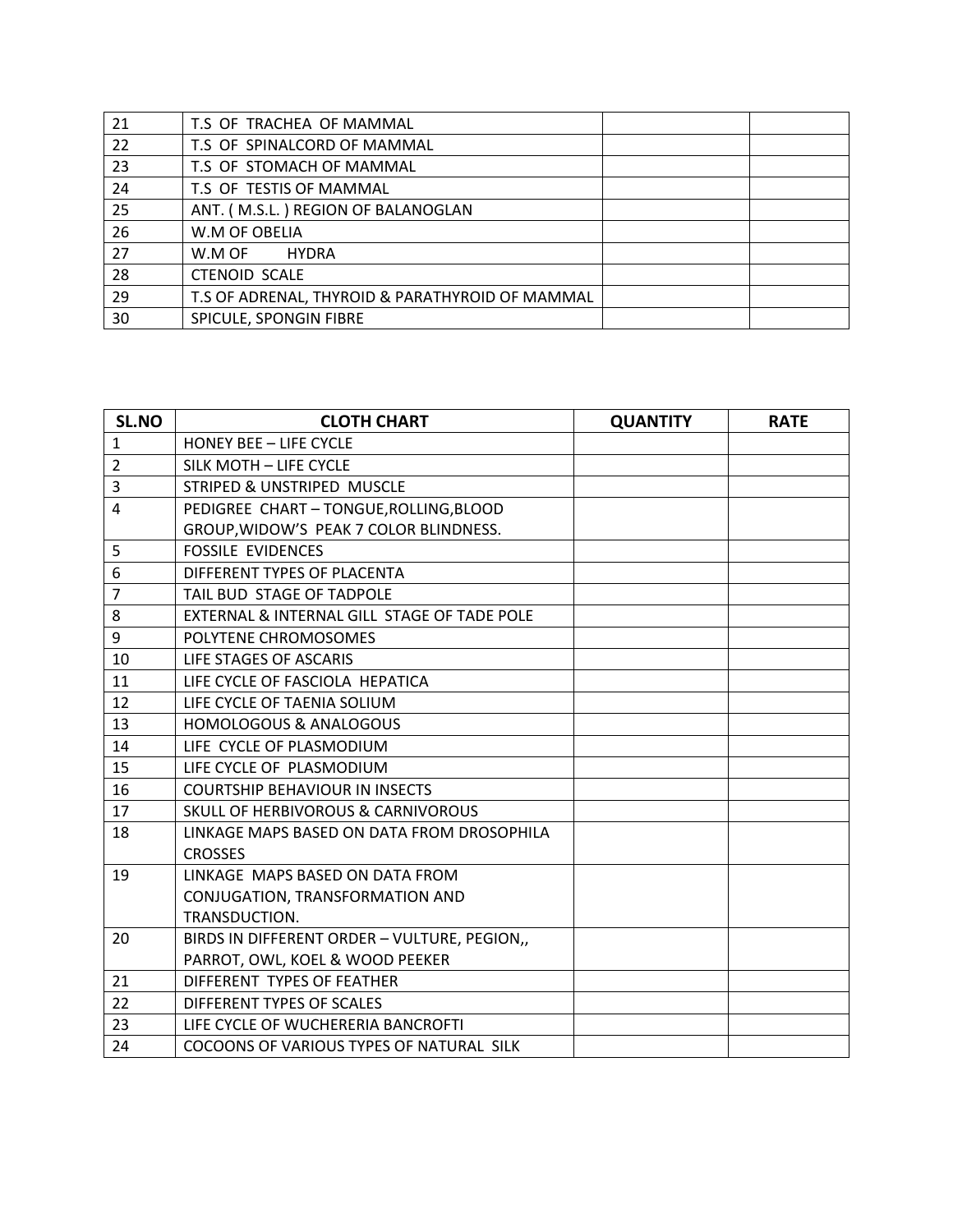| SL.NO          | <b>EQUIPMENTS</b>                           | <b>QUANTITY</b> | <b>RATE</b> |
|----------------|---------------------------------------------|-----------------|-------------|
|                | DISPOSABLE NEEDLE - 200 NO'S                |                 |             |
| $\overline{2}$ | <b>ALUMINIUM FOIL</b>                       |                 |             |
| 3              | PLATES OF TSA                               |                 |             |
| 4              | <b>GLASS ROD (BENT)</b>                     |                 |             |
| 5              | SEMI-LOG-GRAPH PAPER                        |                 |             |
| 6              | COD BOTTLE                                  |                 |             |
|                | SENSOR EQUIPMENT (CONDUCTIVE PROVE)         |                 |             |
| 8              | PAPER CHROMATOGRAPHY UNIT                   |                 |             |
| 9              | <b>AUTOCLAVE</b>                            |                 |             |
| 10             | GEL ELECTROPHORESIS UNIT WITH ACCESSORIES   |                 |             |
| 11             | <b>WATER BATH</b>                           |                 |             |
| 12             | ALMIRAH FOR SPECIMENS 2 NO'S (GLASS FITTED) |                 |             |

#### SPECIFICATION:-

Length – 6 ft, Width – 4 ft, 2 types of shelves.

- 1. Upper shelves 4 no's , side length- 1ft, minimum 1ft gap.
- 2. Lower half  $-2$  shelves, side-1  $1/2$  ft

 $1<sup>st</sup>$  shelf with 1.4 ft gap

2<sup>nd</sup> shelf with 8 ft gap.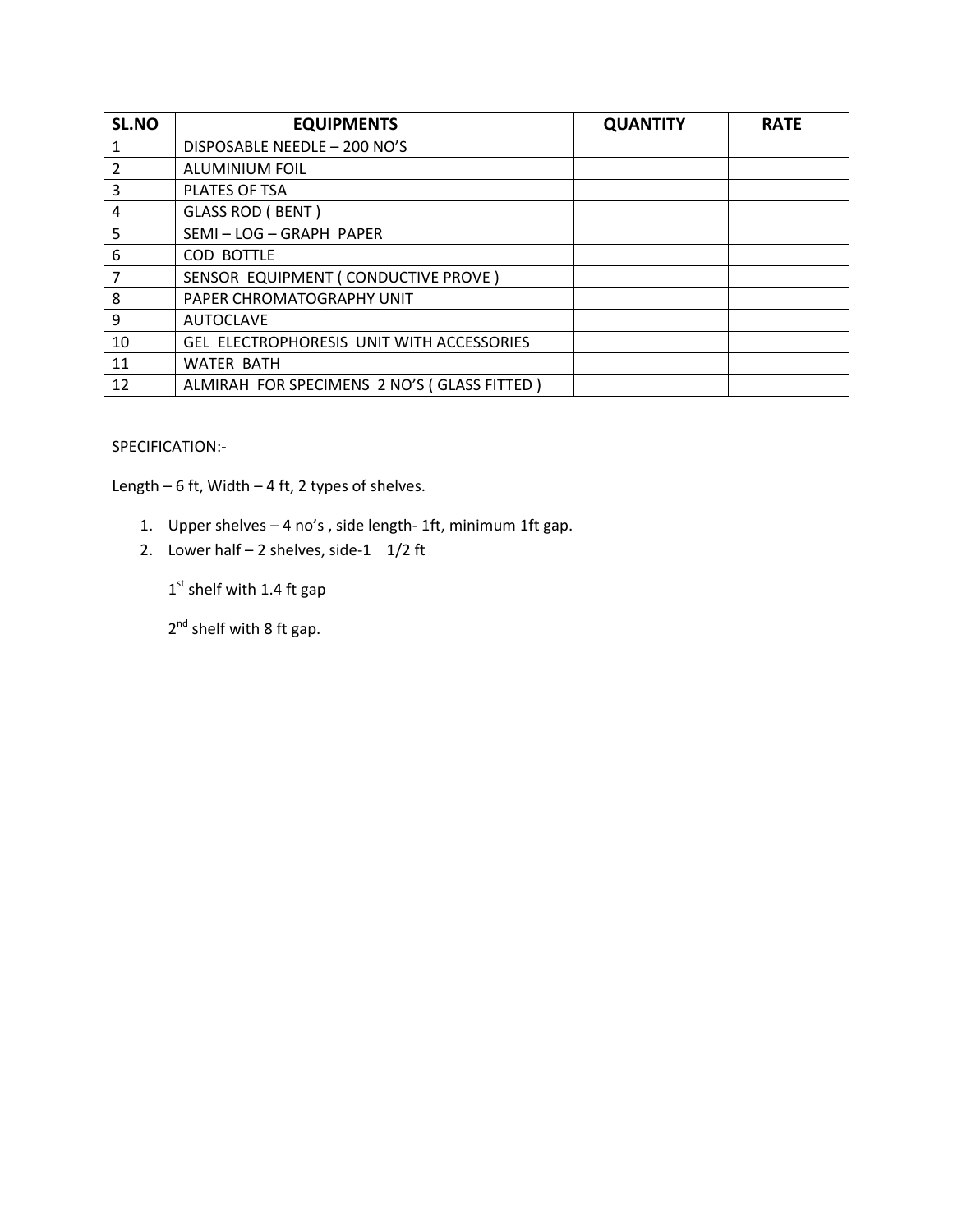| SL.NO          | <b>APARATUS</b>                                | <b>QUANTITY</b> |
|----------------|------------------------------------------------|-----------------|
| $\mathbf{1}$   | OCCULAR AND STAGE MICROMETER                   | 01              |
| $\overline{2}$ | <b>HERBARIUM PRESS</b>                         | <b>ONE SET</b>  |
| 3              | <b>CUP ANIMOMETER</b>                          | 01              |
| $\overline{4}$ | <b>RAIN GAUGE</b>                              | 01              |
| 5              | <b>GANONG'S POTOMETER ( BOROSIL)</b>           | 08 SETS         |
| 6              | <b>FARMER'S POTOMETER (BOROSIL)</b>            | 04 NOS.         |
| $\overline{7}$ | T/A APPRATUS (BOROSIL)                         | 04 NOS.         |
| 8              | <b>GROOVE SLIDE (BOROSIL)</b>                  | <b>16 NOS</b>   |
| 9              | PEPETTE OF DIFFERENT VOLUME (BOROSIL)          |                 |
| 10             | MEASURING CYLINDER (50 ML, 100 ML.)            | 02 NOs          |
| 11             | WIDE LONG TEST TUBE WITH SPLIT CORK            | 08 NOS.         |
| 12             | DIGITAL WEIGHING MACHINE (UP TO 3 KG)          | 01 NOS.         |
| 13             | <b>INOCULATING NEEDLE</b>                      | 03 NOS.         |
| 14             | LUX METER ( PHOTOMETER)                        | 01 NOS.         |
| 15             | BULK (STEEL RING) 15 C.M. LENGTH, 10 C.M WIDTH | 03 NOS.         |
| 16             | MESHES OF DIFFERENT SIZE                       | 03 SET          |
| 17             | HAMMER (250 GM)                                | 01 NOS.         |
| 18             | <b>GANONG'S RESPIRIO METER</b>                 | 01 NOS.         |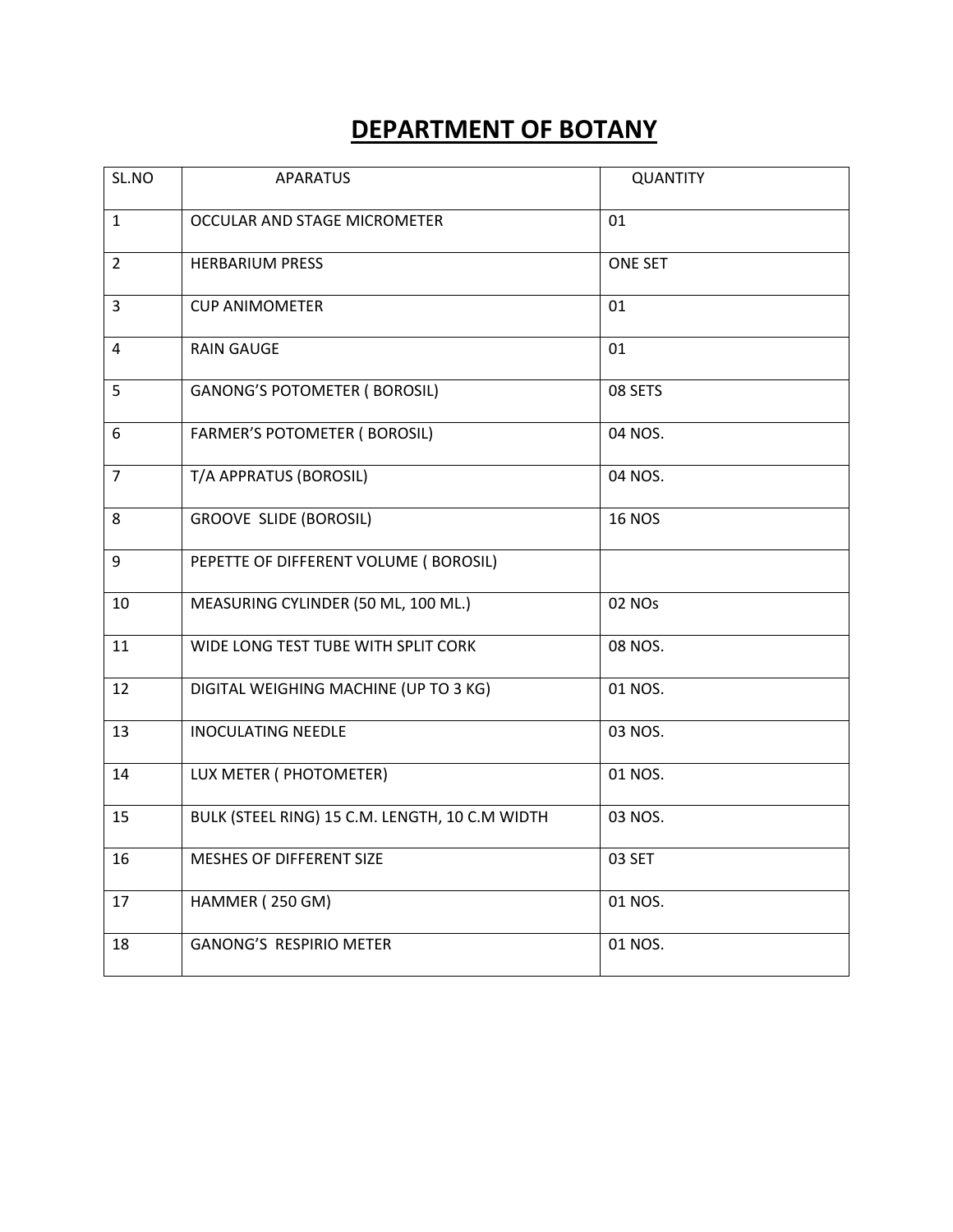| SL.NO | <b>CLOTH CHART</b>                                 | <b>QUANTITY</b> |
|-------|----------------------------------------------------|-----------------|
| 01    | T EVEN BACTERIOPHAGE                               | 01              |
| 02    | VIRUS (LYTIC & LYSOGENIC CYCLE)                    | 01              |
| 03    | ULTRASTRUCTURE OF PROKARYOTIC CELL                 | 01              |
| 04    | ULTRASTRUCTURE OF PLANT CELL                       | 01              |
| 05    | ULTRASTRUCTURE OF ANIMAL CELL                      | 01              |
| 06    | MITOSIS CELL DIVISION                              | 01              |
| 07    | <b>MEIOSIS CELL DIVISION</b>                       | 01              |
| 08    | PHOTOGRAPH SHOWING TRANSLOCATION RING              | 01              |
| 09    | PHOTOGRAPH SHOWING LAGGARDS                        | 01              |
| 10    | PHOTOGRAPH SHOWING INVERSION BRIDGE                | 01              |
| 11    | CHART SHOWING DOWN'S SYNDROMES                     | 01              |
| 12    | <b>CHART SHOWING KLINEFELTER'S SYNDROMES</b>       | 01              |
| 13    | <b>CHART SHOWING TURNER'S SYNDROMES</b>            | 01              |
| 14    | PHOTOGRAPH SHOWING TAPETUM ( AMOIBOID & GLANDULAR) | 01              |
| 15    | PHOTOGRAPH SHOWING MMC, MGU OF ANTHER              | 01              |
| 16    | PHOTOGRAPH SHOWING FEMALE GAMETOPHYTE              | 01              |
| 17    | ULTRASTUCTURE OF MATURE EGG APPARATUS              | 01              |
| 18    | PHOTOGRAPH SHOWING DEVELOPMENT OF DICOT EMBRYO     | 01              |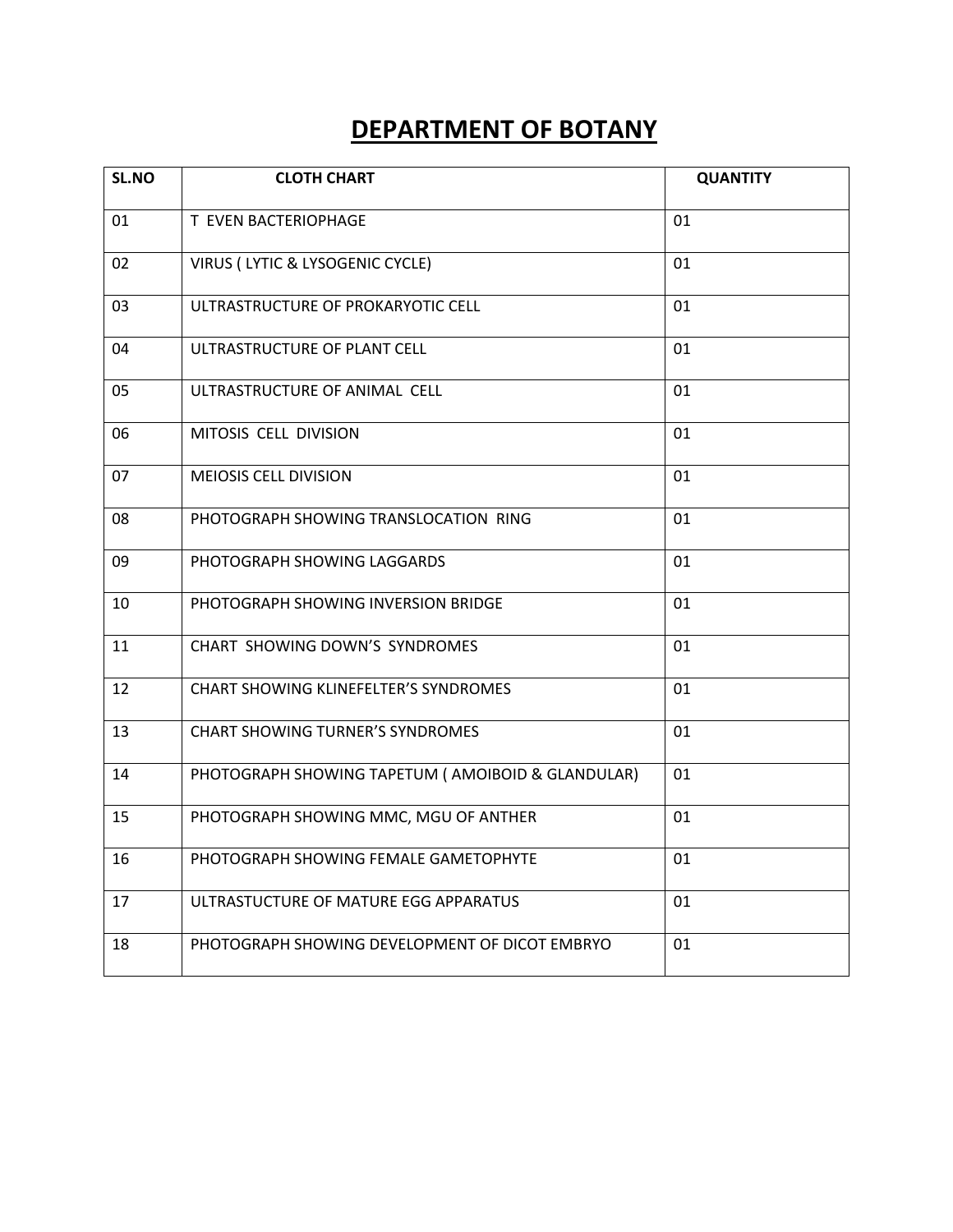| SL.NO | <b>CHEMICALS</b>                | <b>QUANTITY</b> |
|-------|---------------------------------|-----------------|
| 01    | <b>PETROLIUM ETHER</b>          | 1 LTR           |
| 02    | <b>SAFRANIN</b>                 | 500 ML          |
| 03    | <b>ETHANOL</b>                  | 5 LTR           |
| 04    | <b>ACETONE</b>                  | 2 LTR           |
| 05    | <b>HEMATOXYLIN</b>              | 500 ML          |
| 06    | <b>CHLOROFORM</b>               | 5 LTR           |
| 07    | <b>SUCROSE</b>                  | 1 KG            |
| 08    | BUFFER SOLUTION OF DIFFERENT PH |                 |
| 09    | <b>ALPHA NAPTHOL SOLUTION</b>   | 500 ML          |
| 10    | PETROLIUM JELLY                 | 500 ML          |
| 11    | <b>GLYCERINE</b>                | 500 ML          |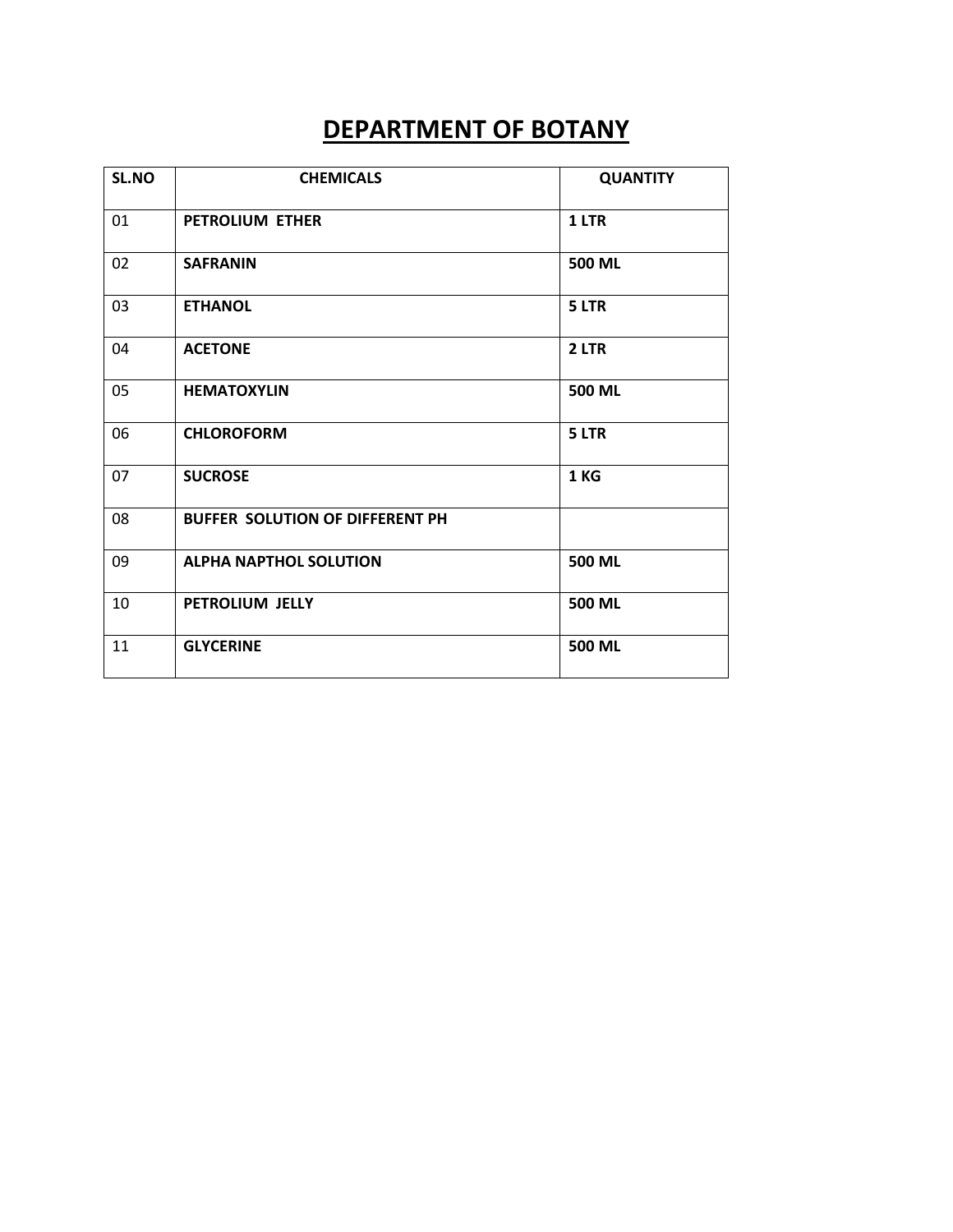| SL.NO | <b>MATERIAL / SLIDE</b>                                      | <b>QUANTITY</b> |
|-------|--------------------------------------------------------------|-----------------|
| 01    | <b>RICCIA THALLUS</b>                                        |                 |
| 02    | MARCHANTIA V.S OF ANTHERIOHPORE, ARCHEGONIONPORE,            |                 |
|       | L.S. OF SPOROPHYTE (SLIDE)                                   |                 |
| 03    | <b>ANTHOCERUS PERMANENT SLIDE AND MATERIAL</b>               |                 |
| 04    | <b>V.S. OF THALLUS OF ANTHOCERUS</b>                         |                 |
| 05    | PERMANENT SLIDE OF PELIA AND PORELLA                         |                 |
| 06    | PERMANENT SLIDE OF SPAGNUM                                   |                 |
| 07    | PERMANENT SLIDE OF FUNARIA, ANTHERIDIAL &                    |                 |
|       | ARCHEGONIAL HEADS & L.S. OF CAPSULE AND PROTONEMA            |                 |
|       |                                                              |                 |
| 08    | <b>SELAGINELLA MATERIAL</b>                                  |                 |
| 09    | SELAGINELLA STROBILUS SLIDE                                  |                 |
| 10    | <b>EQUISETUM MATERIAL</b>                                    |                 |
| 11    | T.S OF RIHZOME OF EQUISETUM SLIDE                            |                 |
| 12    | <b>PSILOTUM MATERIAL</b>                                     |                 |
| 13    | T.S. OF SYNANGIUM OF PSILOTUM SLIDE                          |                 |
| 14    | <b>PTERIS MATERIAL</b>                                       |                 |
| 15    | T.S. OF RHIZOME AND W.M. OF PROTHALLUS WITH SEX              |                 |
|       | ORGANS & YOUNG SPOROPHYTE OF PTERIS SLIDE.                   |                 |
| 16    | CYCAS MATERIAL - CORALLOID ROOT AND BULBIL                   |                 |
| 17    | PERMANENT SLIDES OF CYCAS - L.S. OF OVULES, T.S OF ROOT.     |                 |
| 18    | PINUS MALE & FEMALE CONE, LONG AND DWARF SHOOT               |                 |
|       | <b>MATERIAL)</b>                                             |                 |
| 19    | <b>L.S.OF FEMALE CONES T.S AND R.C. OF STAIN PINUS SLIDE</b> |                 |
|       |                                                              |                 |
| 20    | <b>GNETUM STEM, MALE CONE, FEMALE CONE MATERIAL</b>          |                 |
| 21    | T.S OF STEM & V.S. OF OVULE OF GNETUM SLIDE                  |                 |
| 22    | PERMANENT SLIDES OF BACTERIA, BINARY FISSION,                |                 |
|       | <b>ENDOSPORE, CONJUGATION AND ROOT NODULES SLIDE.</b>        |                 |
| 23    | <b>MATERIALS AND PERMANENT SLIDES OF VEGETATIVE AND</b>      |                 |
|       | REPRODUCTIVE STRUCTURE OF (NOSTOC,                           |                 |
|       | CHLAMYDOMONAS, VOLVOX, OEDOGONIUM, CHARA,                    |                 |
|       | VAUCHERIA, ECTOCARPUS, FUCUS, COLIOCHAETE AND                |                 |
|       | POLYSIPHONIA.                                                |                 |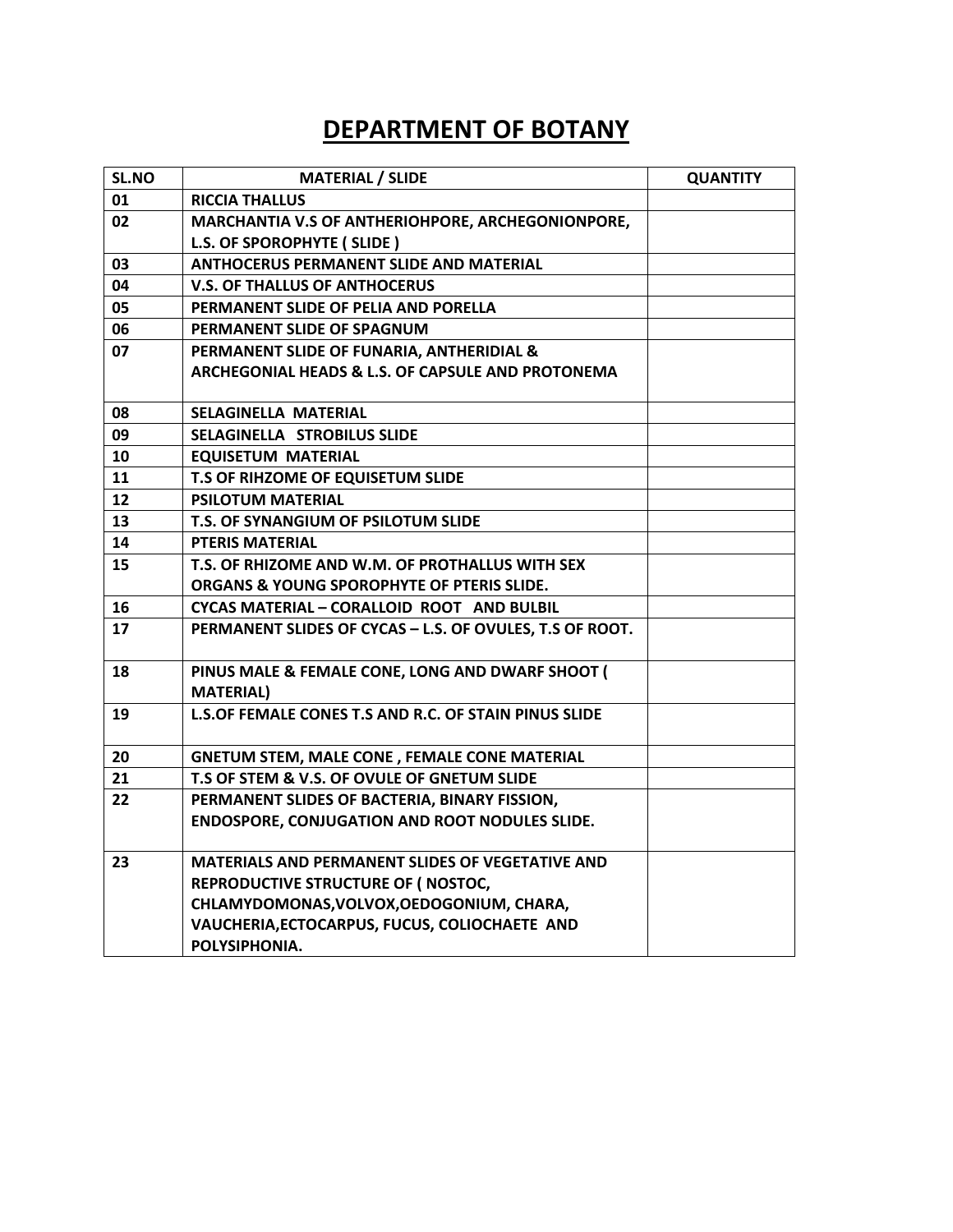| SL.NO | <b>APARATUS</b>        | <b>QUANTITY</b> |
|-------|------------------------|-----------------|
| 01    | <b>COMPUTER (DELL)</b> | 01              |
| 02    | <b>PRINTER (HP)</b>    | 01              |

#### **DEPARTMENT OF CHEMISTRY**

| <b>SL.NO</b> | <b>APARATUS</b>                           | <b>QUANTITY</b> |
|--------------|-------------------------------------------|-----------------|
| 01           | DIGITAL AUTOMATIC MELTING POINT APPARATUS |                 |
| 02           | DOUBLE DISTILATION PLANT FOR WATER        |                 |

#### **DEPARTMENT OF MATHEMATICS**

| SL.NO | <b>APARATUS</b>        | <b>QUANTITY</b> |
|-------|------------------------|-----------------|
| 01    | <b>COMPUTER (DELL)</b> | 01              |
| 02    | <b>COMPUTER TABLE</b>  | 01              |

#### **DEPARTMENT OF PHYSICS**

| SL.NO | <b>APARATUS</b>          | <b>QUANTITY</b> |
|-------|--------------------------|-----------------|
|       |                          |                 |
| 01    | <b>COMPUTER (DELL)</b>   | 02              |
| 02    | PRINTER CUM SCANNER (HP) | 01              |
| 03    | <b>SCILAB SOFTWARE</b>   |                 |
| 04    | <b>KATER'S PENDULUM</b>  |                 |
| 05    | DE-SAUTY BRIDGE          |                 |
| 06    | ANDERSONS BRIDGE         |                 |
| 07    | <b>CRO</b>               |                 |

#### **DEPARTMENT OF EDUCATION**

| SL.NO | <b>APARATUS</b>                                    | <b>QUANTITY</b> |
|-------|----------------------------------------------------|-----------------|
|       |                                                    |                 |
| 01    | <b>COMPUTER (DELL)</b>                             | 01              |
| 02    | <b>PRINTER (HP)</b>                                | 01              |
| 03    | <b>INTELLIGENCE TEST VERBAL / NON-VERBAL TEST</b>  |                 |
| 04    | <b>INDIVIDUAL TEST OR GROUP TEST</b>               |                 |
| 05    | <b>CREATIVITY TEST ( ROR SCHACH INK BLOT TEST)</b> |                 |